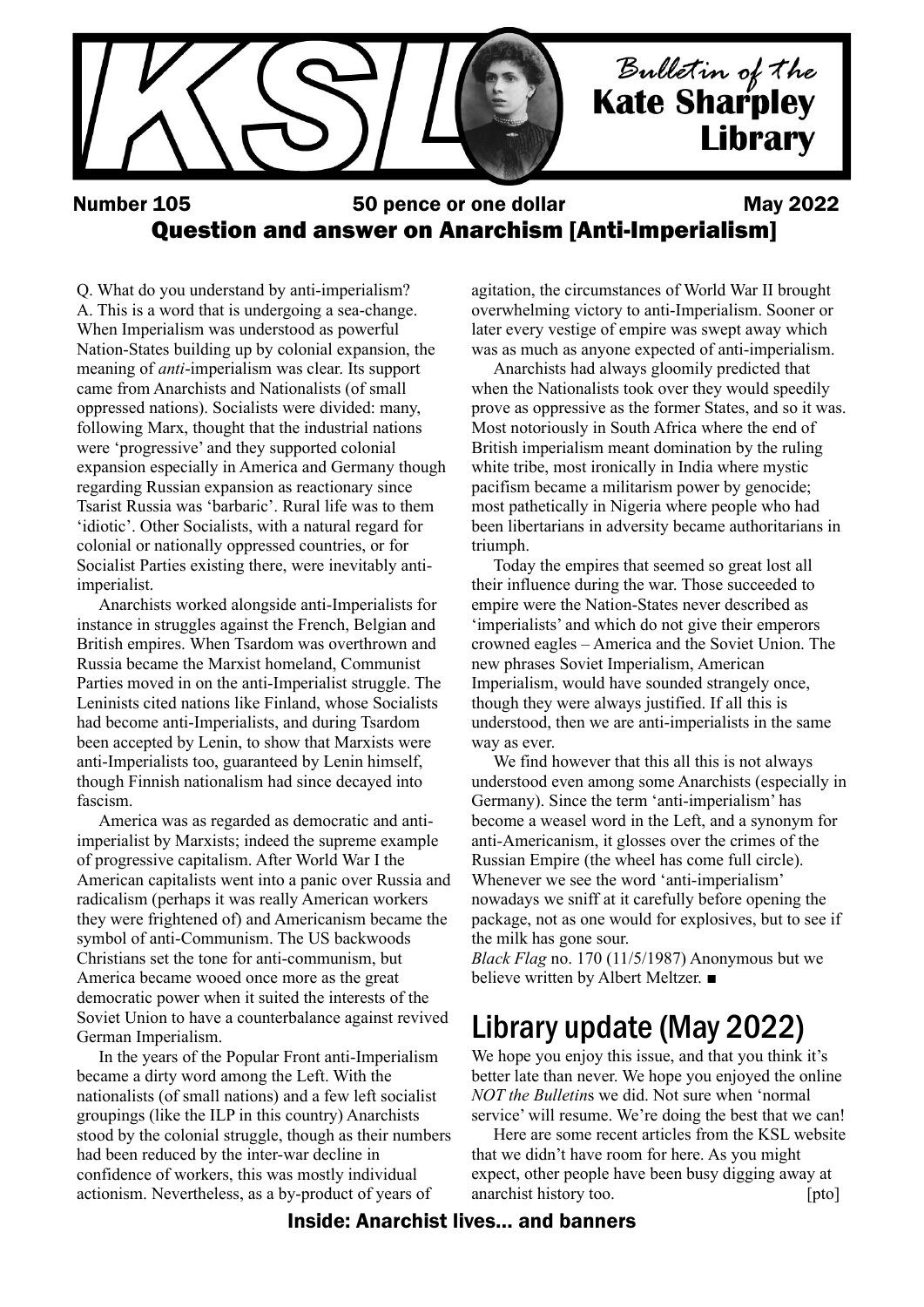#### [cont.]

### Anarchists in the Russian Empire and Soviet Union

The Kiev Lukyanovskaya Convict Prison by Olga Taratuta. An account from 1916 of the execution of three of her comrades for the 1905 bomb attack on the Café Libman in Odessa. Taratuta herself was sentenced by a military court to 17 years of hard labour (katorga).

### <https://www.katesharpleylibrary.net/wh72t2>

Prison Notes by Mark Mratchny. A founder of Confederation of Anarchist Organizations of Ukraine (Nabat), Mratchny was arrested by the Cheka at the Nabat congress in 1920. The article contains information on the many other anarchists arrested with him, in particular David Kogan. Mratchny recounts how he and a few others were released to attend Kropotkin's funeral. With appendices: Letter by Mark Mrachny to a Swedish Anarcho-syndicalist and The Fates of Ivan Akhtyrsky and David Kogan. <https://www.katesharpleylibrary.net/ffbhwx>

Futerfas Back in *KSL Bulletin* no. 86-87 (May 2016) we printed a photo of Anarchist Esperantist Natan Futerfas, and mentioned his appearance in Eugène Lanti's *Is socialism built in the Soviet Union?* Now it has been translated from Esperanto:

[https://reddebreksbowl.blogspot.com/2022/03/is](https://reddebreksbowl.blogspot.com/2022/03/is-socialism-being-built-in-soviet.html)[socialism-being-built-in-soviet.html](https://reddebreksbowl.blogspot.com/2022/03/is-socialism-being-built-in-soviet.html)

#### Britain

Glasgow Anarchist Anti-election manifesto 'The time has come to realise that politicians—the sly, cringing, dough-faced lice of politics can do nothing for you, but can do plenty to you :— Rations, Bevin Boys, War, Conscription, Bureaus, Parishes, Means Tests, E.W.O.'s, Labour Camps.'

#### <https://www.katesharpleylibrary.net/73n7b3>

## There's anger & rage inside the prisons [Ian Purdie and Jake Prescott Defence Group leaflet,

1971] 'We must not let them pick us off individually. Our friends who are brutalised, hassled or locked up must never be forgotten or left to rot.'

#### <https://www.katesharpleylibrary.net/rxwg8m>

**The Free-Winged Eagle** Josie Giles writes about the anarchist newspaper from Orkney, and why it was 'not absurd but inevitable'

[https://campuspress.stir.ac.uk/scotmagsnet/2022/04/0](https://campuspress.stir.ac.uk/scotmagsnet/2022/04/01/the-free-winged-eagle/) [1/the-free-winged-eagle/](https://campuspress.stir.ac.uk/scotmagsnet/2022/04/01/the-free-winged-eagle/)

E. Michaels Starting from a 1966 obituary in the Syndicalist Workers' Federation *Direct Action*, 'The Radical History of Hackney' examine his political activity (and also where he lived in Hackney). [https://hackneyhistory.wordpress.com/2022/04/15/e](https://hackneyhistory.wordpress.com/2022/04/15/e-michaels-a-jewish-anarchist-in-stoke-newington/)[michaels-a-jewish-anarchist-in-stoke-newington/](https://hackneyhistory.wordpress.com/2022/04/15/e-michaels-a-jewish-anarchist-in-stoke-newington/)

#### The Resistance to Franco

A Roll-call of Female Participants in the Guerrilla War against Franco: An Updated list of Women who took Part in the Post-civil War Direct Fight

against Francoism by Imanol. A tireless chronicler of the resistance to the Francoist state after 1939 provides an updated list of women who joined the guerilla struggle. It can, at times, make for grim reading but we now know their names and we can search out their stories.

### <https://www.katesharpleylibrary.net/44j2c7>

The weight of the stars We are excited to see the publication of this biography of Octavio Alberola. Octavio played a major role in the anarchist resistance to the Francoist state. A close comrade and friend of Stuart Christie it is wonderful to see Octavio's story finally told.

<https://www.akpress.org/the-weight-of-the-stars.html>

#### Stuart and Albert

'Without freedom there would be no equality and without equality no freedom, and without struggle there would be neither'– Stuart Christie. We hope copies of *A Life for Anarchy: A Stuart Christie Reader* will with AK in Edinburgh soon: <https://www.akuk.com/>

The Stuart Christie Memorial Archive will open at the May Day Rooms in Fleet Street, London in June. <https://twitter.com/ArchiveStuart>

We have recently put this article by Albert up, which gives an indication of his attitude at the start of the Second World War:

How will the war end? [1939] by Albert Meltzer. 'What the war aims of the Allies are no one yet knows: To destroy "Hitlerism?" Yes. Positively – what? There will be talk of "peace, democracy, international federal union," and what not, but these mean nothing. What do they actually aim at?' <https://www.katesharpleylibrary.net/gf1x7d>

#### Flags and Banners

In 2021 we were contacted by someone who had been trying to sell a banner of the Liverpool Anarchist Group. Nothing came of it, largely because looking after fabric is a different (and harder) thing than preserving books and papers. But we did get in touch with ex-LAG members, and this comment stayed with me:

'The flag was never created as a commodity to be sold. At the end of the day it's a piece of cloth with meaning only because of its association with an activist group. It's not a religious icon to be venerated.'

The last we heard, the banner was being offered to the People's History Museum in Manchester. Coincidentally, we saw that Chummy Fleming's Anarchy flag is preserved in the State Library of Victoria. See it (and a letter of his we've just bought) via<https://www.katesharpleylibrary.net/76hg8h>

Wishing you bread, freedom, health and peace. And something interesting to read! KSL Collective, May 2022■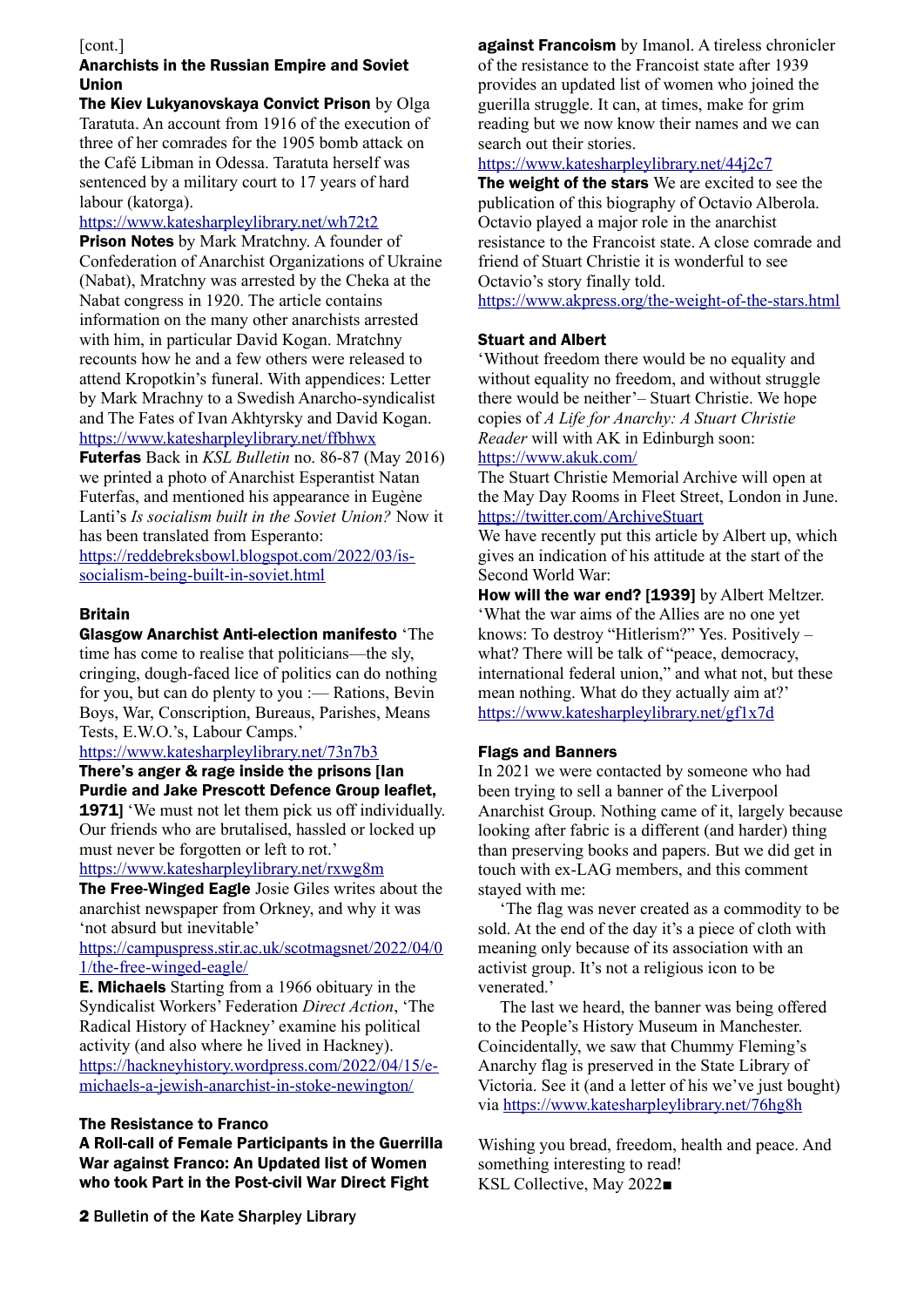# Bessie Kimmelman: fragments of an anarchist life

In 1916 and 1917 Kimmelman contributed to the Defense Fund for San Francisco Labor Prisoners (Thomas and Rena Mooney, Warren K. Billings, Israel Weinberg and Edward Nolan, accused of the Preparedness Day bombing on 22 July 1916). Her contribution at a San Francisco lecture by Emma Goldman was reported in *The Blast* (September 15, 1916). Contributions via Alexander Berkman were reported in the issues of January 19, 1917 (a subscription list) and March 15 (from New York).[1]

In 1927 Kimmelman sent money to the Relief Fund for Anarchists and Anarcho-Syndicalists Imprisoned or Exiled in Russia.[2] In 1927 she was also closely involved in the Sacco-Vanzetti Defense Committee in Cleveland. Her letters and telegrams to the Sacco-Vanzetti Defense Commitee in Boston can be seen online in their archive.[3]

Emma Goldman's reply to one of Kimmelman's letters suggests that she was also involved in protests in Boston: 'Your description of the confusion in Boston on the eve of the 10th of August is very vivid indeed, but it is no consolation to me that those who answered the call for pickets in behalf of Sacco and Vanzetti acted so helter-skelter, without any sense of the need of a preliminary organization.'[4]

Kimmelman continued her activity after the killing of Sacco and Vanzetti. 'The Cleveland Sacco and Vanzetti Defense Commitee intends to dissolve as such. We shall again carry on our educational work in the anarchist spirit as we have done before our intensive campaign for the liberation of our two comrades; only with more zeal and energy. The public is more eager to study anarchism now than ever before.'[5]

In September 1927 as secretary of the International Committee for the Relief of Russian Political Prisoners she sent a letter about postcards the group had produced 'demanding the liberation of all Russian political prisoners for the tenth anniversary of the Russian Revolution'. 'We have conceived of this idea a long while ago, only we were too busy with the Sacco-Vanzetti case so we could do nothing in this direction until now.' [6]

In 1931 Kimmelman was again in touch with Berkman (from Los Angeles, where she was heavily involved in the Libertarian Group), telling him of the forthcoming Arestanten Ball (prison-themed solidarity fundraising event) on April 11, 1931.[7]

In May 1934 Kimmelman wrote from New York to Berkman asking for 'constructive valuable suggestions' for a conference to be held at the Ferrer Colony in Stelton (August 11-12, 1934) as part of 'a serious attempt to reorganize the anarchist movement on a workable basis'.[8]

In 1935 I.A. Herman from the Kropotkin Literary

Society of the Workmen' Circle, Los Angeles told Berkman that 'Bessie Kimmelman is in New York for the past two years […] working in N.Y. taking care of poor children'.[9]

We know she asked Max Nettlau for a message to celebrate Tom Bell's 50 years in the anarchist movement.[10] No doubt more fragments of her life are waiting to be found!

### Notes

1, See pages 161, 210 and 226 of the collection of *The Blast* published by AK Press

[https://www.akpress.org/blastcompletecollection.htm](https://www.akpress.org/blastcompletecollection.html)

[l](https://www.akpress.org/blastcompletecollection.html). For more on the Defense Fund see *Emma Goldman: a documentary history of the American years. Volume three, Light and shadows, 1910-1916* (Stanford University Press)

<https://www.sup.org/books/title/?id=21071>

2, See the accounts of the Paris section in their bulletin (number 3, June 1927 and number 4, November 1927), reprinted in *The Tragic Procession* (pages 37 and 41)

<https://www.akpress.org/thetragicprocession.html>

3, Sacco-Vanzetti Defense Committee (Collection of Distinction)

[https://www.digitalcommonwealth.org/collections/co](https://www.digitalcommonwealth.org/collections/commonwealth:tm70rf920) [mmonwealth:tm70rf920](https://www.digitalcommonwealth.org/collections/commonwealth:tm70rf920)

4, Goldman to Kimmelman, December  $29<sup>th</sup> 1927$ . (image 66 of)

<https://hdl.handle.net/10622/ARCH00520.109>

5, Bessie Kimmelman (Sacco-Vanzetti Defense Committee, Cleveland) autograph letter signed to Joseph Moro, Cleveland, Ohio, September 1, 1927 [https://www.digitalcommonwealth.org/search/comm](https://www.digitalcommonwealth.org/search/commonwealth:k0698w57b) [onwealth:k0698w57b](https://www.digitalcommonwealth.org/search/commonwealth:k0698w57b)

6, See Bessie Kimmelman, 1927 Letter re postcards, calling for release of imprisoned revolutionaries in Russia<https://www.katesharpleylibrary.net/63xv1t> 7, See Kimmelman's letter of February 22, 1931

(starting at image 60 of) <https://hdl.handle.net/10622/ARCH00040.43>

(Alexander Berkman papers, IISG, folder 43). The flier advertising the event is image 6 of

<https://hdl.handle.net/10622/ARCH00040.47>

(Alexander Berkman papers, IISG, folder 47). 8, See letter of May 27, 1934 and following call for conference (image 64 of)

<https://hdl.handle.net/10622/ARCH00040.43> 9, see letter from I.A. Herman, October 15, 1935 (image 9 onwards of)

<https://hdl.handle.net/10622/ARCH00040.44>

(Alexander Berkman papers, IISG, folder 44). 10, See letter of January 12, 1932 (image 2 of) <https://hdl.handle.net/10622/ARCH01001.706>(Max Nettlau papers, IISG, folder 706)

### Update:

BESSIE GETS BETTER

Bessie Kimmelmann, Commonwealth student, writes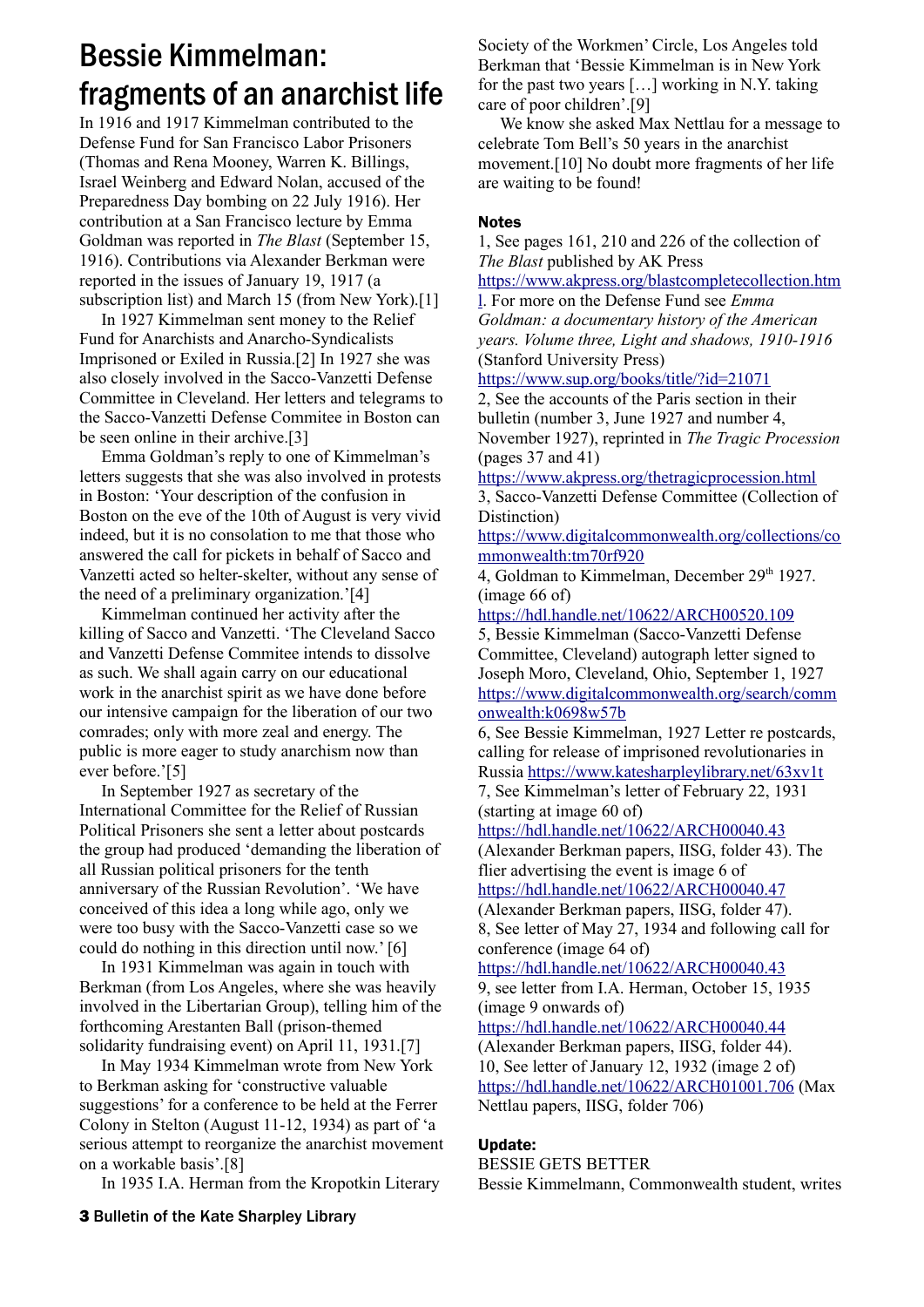that she is recovering from the operation she underwent in New York on February 19. Her plans for convalescence include several weeks in the country and mountains.

Bessie, a member of the International Ladies' Garment Workers' Union, came to Commonwealth in 1924. She writes that her work at the College is only temporarily interrupted, for she "will return, a second Hercules, in September."

*Commonwealth College Fortnightly*, Vol. 2, No. 7, April 1, 1926 (bottom of front page)

From: Commonwealth College Fortnightly. Special Collections, University of Arkansas Libraries, Fayetteville, November 2017. [http://digitalcollections.uark.edu/cdm/singleitem/coll](http://digitalcollections.uark.edu/cdm/singleitem/collection/p17212coll1/id/166/rec/1) [ection/p17212coll1/id/166/rec/1](http://digitalcollections.uark.edu/cdm/singleitem/collection/p17212coll1/id/166/rec/1)

#### Another update

The online archive of the Fraye Arbeter Shtime (<https://www.nli.org.il/en/newspapers/freiearb>) contains a report from Los Angeles: 'The death of our neighbor Betty Kimmelman has halted the activities of [the Libertarian Refugee Fund] for a little while.' (Issue of 1962/08/15) ■

# The Makhnovshchina and Its Aftermath: Documents from the movement and its survivors [Book review]

Nestor Makhno, the Ukrainian anarchist gave his name to the Makhnovist movement or Makhnovshchina.[1] He describes their aims: 'They are fighting against State power in any way, shape, or form and for the freedom and independence of workers in pursuing the cause of the Revolution, especially in its Anarchistic tendencies – the expropriation for community use of all the tools of production and means of consumption and the safeguarding of these direct conquests of the toilers from encroachment by the State.' [p15] Even a quick glance at histories of the Russian Revolution and Civil War will show you that Makhno and the Makhnovshchina were well-known enough to attack. Archibald points out that in the early Soviet period books on the Makhnovist movement 'generally depicted the movement as *kulak*-based [ie wealthier peasants, KSL] and ultimately reactionary, characterized by banditry and antisemitism. […] An unusually serious Soviet treatment of the Makhnovist movement was the book *The Makhnovshchina* by the Soviet agronomist Mikhail I. Kubanin […] he was able to prove that their movement was neither antisemitic nor *kulak*-based. But […] while it draws on archival documents difficult to access even today, [it] has more than its share of distortions of facts and

rigid application of Leninist doctrine.' [p3] Makhno's response to Kubanin is the longest piece collected here, and it is complemented by pieces by Galina Kuzmenko (Makhno's wife) and fellow Makhnovist Peter Rybin. Also included is the 'pamphlet war' that arose between Makhno and Voline in exile: Voline is accused of having behaved 'like a conservative accountant' [p169] while Makhno is accused of 'acts that are abnormal, indeed criminal.' [p174]

Archibald's selections, introductions and notes help the reader to understand these sources in context, not only showing what happened and suggesting why, examining the distortions made of Kuzmenko's diary but also disentangling errors about dates. Some serious digging has been done: see the unedited version of Trotsky's article on the Makhnovshchina discovered by Ukrainian historian V.F. Verstiuk 'The present moment is most propitious for us to liquidate the Makhnovshchina … Based on political considerations, the surrender of Gulyai-Polye [to the Whites] is desirable for us.' [p70] It's also clear that, 100 years on, there are still sources waiting to appear: Voline's interrogation by the Red Army still in the archives and Kuzmenko's diary as printed here is the best available transcription, but a definitive edition is being prepared by Yuriy Kravets [p104].

That we get to hear from Kuzmenko is one of the best things about this collection. Archibald can correct Makhno's assertion that she was apolitical: 'She was known for her anarchist sympathies in Gulyai-Polye even before her marriage' [p38]. The final appendix is her 1973 account of first meeting Makhno. Also included, but more tragic, is her account of meeting her traumatised mother after the killing of her father [p73 onwards].

Black Cat Press have (again) added to what we know about the Makhnovist movement. Let the final word go to Makhno, from his response to Kubanin: 'We stuck to the course of the revolution, loyal to our purposes – the purposes of the oppressed and the exploited. We can be taken to task for stumbling. For having been too ruthless or too soft on our enemies. But at no point were we traitors, oppressing the toilers.' [p29]

#### Note

1, The Makhnovshchina can be translated as either the 'Makhno phenomenon' or 'time of Makhno'. See The meaning of Makhnovshchina by Malcolm Archibald <https://www.katesharpleylibrary.net/g79fdr>

*The Makhnovshchina and Its Aftermath: Documents from the movement and its survivors* Nestor Makhno, Galina Kuzmenko, Peter Rybin, Vsevolod Voline; translated by Malcolm Archibald and Paul Sharkey; edited by Malcolm Archibald. Black Cat Press, 2021. ISBN 9781926878249. <http://www.blackcatpress.ca/Aftermath.html> ■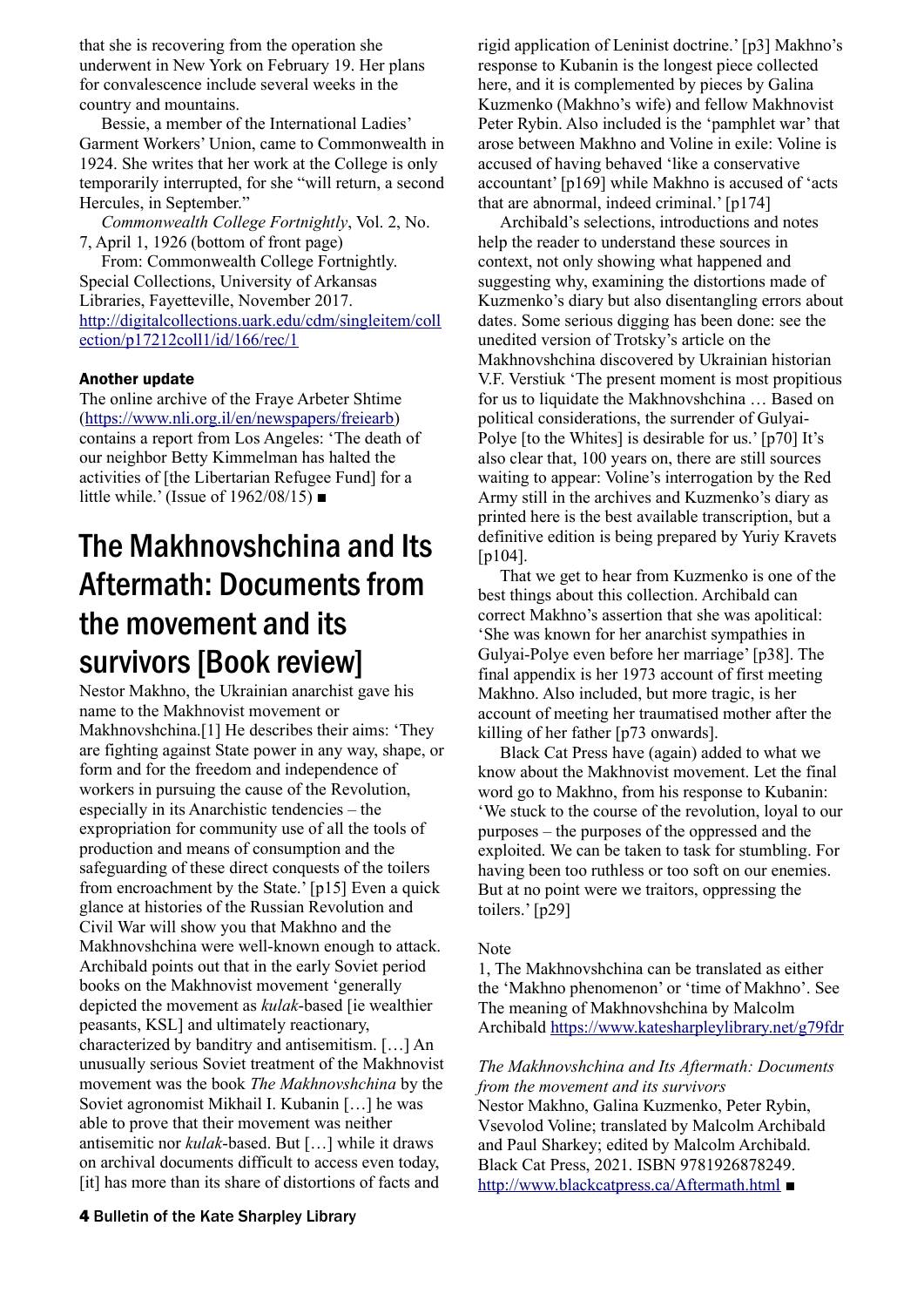# Alternatives to suicide

[In 1980 Cienfuegos Press published *Towards a citizens' militia: anarchist alternatives to NATO & the Warsaw Pact*. Various politicians complained. An earlier article in *Black Flag* declared 'to be attacked by these people is like having the Good Housekeeping seal of approval.' (v.6, n.3, June 1980) Here Albert probes the motives behind their fear of the idea of popular self-defence and speculates on what they would have done if Hitler had successfully invaded Britain. Would they really kill themselves rather than collaborate?]

'Towards a Citizens' Militia' has stirred up a lively controversy: not since 1940 has the general subject been aired, and the climate has changed a lot since then. The furious reactions of the gang of would-be betrayers has already been commented on in Black Flag: it must always be remembered that times of military defeat may be times of setback in terms of nations as powers, but they are also times of opportunity in terms of politicians, and the seizing of initiative *from* politicians is something that they naturally regard with the greatest of abhorrence. It is no coincidence that excess of patriotism produces the most national traitors.

In France in 1940 it was not the fascists who had knocked heads in the streets (and had their heads knocked in, too) who came to power. Neither Petain nor Laval were fascists. Petain was the arch-patriot, respected by all nationalists (which in France meant nearly everyone); Laval was centre MP and an opportunist. Looking from the vantage point of history, we can see why Winston Churchill MP, Ian Sproat, and Labourite James Wilson did all in their power to have Cienfuegos Press banned, and stigmatised its productions as "books of terror". Though in theory these people are for the defence of the regime against foreign enemies, foreign conquest is something which they take into account in their personal plans for power. It is significant to note how, when asked what they would have done in the event of Hitler taking power in England in 1940, almost all British politicians (and every one on the right) said (a generation later) that they would have committed suicide, and presumably murdered all their families too.

Enoch Powell put it, "The key question is the king". If the king retained power, but the government moved to Canada, "we" could fight on. If the government had submitted, and the only alternative to foreign domination was illegal resistance, there was no alternative they could fairly state (a generation later) but suicide (and family murder). But it may well have been that they would have desired to live, or to spare their families, and the alternative then would have been collaboration, since illegal resistance was out for them. The present Churchill has underlined this well with his

denunciations of a citizens' militia, and distortion of self-defence as terrorism.

### Mass Terror does not Terrorise?

Irrespective of the tactics and programme of such a citizens' militia (and there is a wide variation in peoples' ideas as to what they think of the tactics advocated in the manual: those with military experience viewing it as highly practical, those without military experience viewing it as quite naive and those with experience in Northern Ireland falling into the second category, about which more later), it cannot be denied that a citizens' militia of one sort or another is essential if one is not to fall into line with the super-powers whose tactics and programme are instant death.

It is a comment on those who speak of "books of terror" that they categorise this pamphlet as one of "terror", yet the alternatives – NATO or the Warsaw Pact – allow only for mass death and genocide of the entire population with only the outside "Afghan" possibility of capitulation or minor localised resistance.

An interesting comment was that made by a reviewer in 'Tribune' that those who opposed lining up with super-Powers in the pact with death had to consider citizens' militias as a viable alternative: but pointed out that it involved the acceptance of conscription for all. This is not valid. One must bear in mind that the only basis for a citizens' militia is *trust*. Any resistance to a super-power implies that it has *won*; and that resistance is therefore either *illegal* (the government having sold out) or technically legal but in practice illegal (the government having escaped and denied legal imprimatur to its successor); and for resistance to be effective it has to take place between people who can trust one another.

#### Volunteers

Conscription is the diametrical opposite of this. Resistance must be of those with the will to resist. Those who "have no stomach to the fight" are better out of it, as they will be in practice anyway. It is a mistake to think that resistance to a dictatorship (whether it seized power as the result of a military coup, or is imposed by foreign powers) can only be of the whole people. Never will the vast majority voluntarily move to resist tyranny at one go: there are too many temptations to postpone, too many excuses to think it might get better, one might get overlooked and too many and too vicious means of repression.

The left, on the whole, while talking about revolution, sees it as an open operation; if it can't be done perfectly legally (as, by coincidence, the Spanish revolution, since the fascists were in rebellion against the government) or in a position where nobody is more illegal than anyone else (as in Russia 1917), then at least let it be by general spontaneity so that it legalises itself automatically.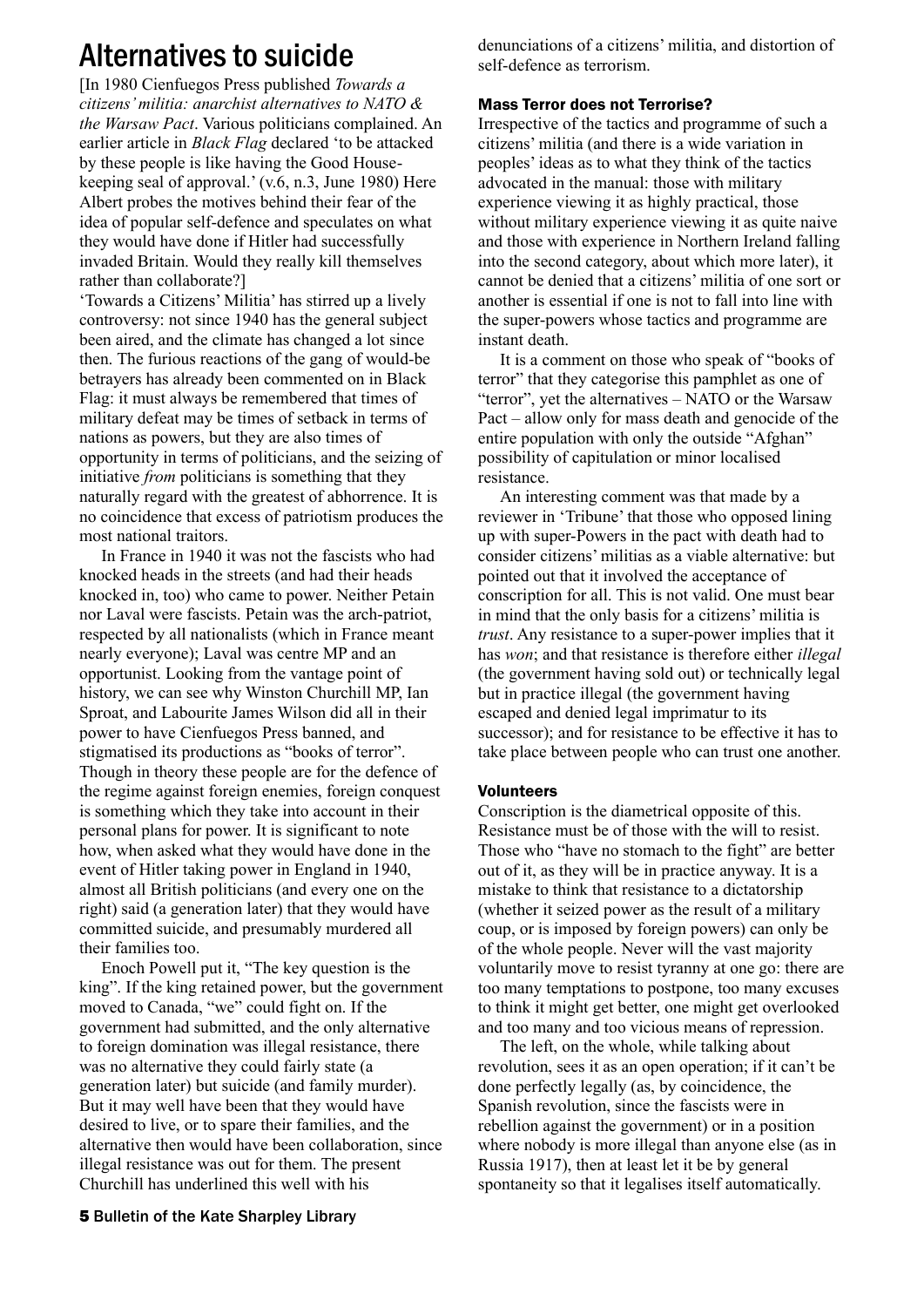But things don't necessarily work out that way. The rearguard has to take action against the oppressors, and then the tyrants call it terrorism. It is because none of the issues are clear-cut in this way in Northern Ireland that the booklet viewed from such a viewpoint looks unrealistic. Most of the population is going about its daily business in the normal way – subject to annoying body checks in the centre of the city and exposure to indiscriminate bombing or shooting. What has all this talk about uprooting trees and dislodging cars to do with urban fighting? Nothing in this context.

In order to establish a dictatorship – either because a foreign enemy can only rule that way or because an internal group has made a coup – exceptional methods are needed. The population cannot go about its business in the normal way: if it were allowed to do so, it might by industrial action bring the whole society to a standstill and prevent the coup. What must be done by the dictators are spectacular actions, massacre being the most obvious. The Nazis did not fill up trains with Jews just out of malice: they did it to impress the rest of the population into subservience. The Spanish falangists – who were faced with the problem of wiping out social revolution – went to the factories and shot one in ten; or rounded people on the streets and for years filled the railways with prisoners – travelling from one jail to another – for precisely the same reason: to impress the population and dominate. Such terror tactics have to be countered by more spectacular actions than can be, or need to be seen, in anything other than a dictatorship. Occupation over the years, even accompanied by police repression, does not amount to a dictatorship: nor does it evoke the same responses which amount to those of war.

This is why those with Army training can recognise elements of basic survival skills in the book, and those with experience of Ireland find themselves, on this issue, as sceptical as those who have no military experience at all.

#### Who should take up arms?

Finally, it should be recognised that the basic right of self-defence is implicit in a democracy: this was recognised in America from the beginning to distinguish itself from the monarchical principle that only the privileged could bear arms. However, in most modern capitalistic states, and in all feudal states up to the present, there is an acceptance of the monarchical principle, caused by an understandable fear that if the people have arms, they will not tolerate the government.

The left finds itself confuted with its own logic on Israel, when it tries to say it is a fascist state: it is basically a democratic state which can allow its citizens to have free access to arms and to take the arms for a conscript army home with them. Fascism,

as in fascist Spain, is frightened to let even conscript soldiers learn too much and relies on an "old guard", select-SS, Praetorian guard or the like. Of course, saying that a country is democratic is not to say that it lacks aggression against others, or is a free society, least of all that it lacks police repression: all these things exist in Israel as in other democracies. What distinguishes a democracy from a dictatorship so much is not *freedom* – that is only achieved by a libertarian society – but voluntary acquiescence. Fascist countries cannot allow people to take arms home with them. South Africa can allow it to its white population only; like Israel its democracy is one-sided. Britain retains the monarchical principle against the bearing of arms but at a pinch, in 1940, could allow home defence if it came to it. (Of course it never did).

#### Does Revolution need arms?

Social Revolutionary change is to do with a change in the industrial relationships: it means an alteration in the way the property system works, and an anarchist revolution means an abandonment of the idea of enshrined property rights. Industrial relationships can only be altered by people who are concerned with them. It is a matter of occupying the places of work, of changes in the way society is run, of an alteration in the way power is directed from above so that it is levelled and control comes from below. Libertarian social revolutionary change means a widening of conceptions so that such attitudes spread to all social relationships and prevent authoritarian tendencies developing in the way people relate to one another.

This has nothing to do with taking up the gun and nothing to do with sabotage or "violence", notwithstanding the media-induced image. Such resistance is needed not in order that a libertarian social revolution would take place but to prevent authoritarians from outside (or inside) the country, from destroying the revolution or taking it over.

*As conventional war means mass murder, let the discussion on Citizens' Militias continue!*

A.M. [Albert Meltzer] POSTSCRIPT

As a postscript to the saga of 'Towards a Citizens' Militia' (now in its second edition), We had a report from a comrade travelling the bookshops in Scotland and getting a somewhat frosty reception. In the Hope Street, Glasgow, bookshop of the Workers Revolutionary Party he was told flatly that they didn't want to have anything to do with Cienfuegos titles because "the police were out to get Cienfuegos and if I didn't realise that I was a fool" and that "stocking the titles would establish a pretext for a raid on the bookshop".

This attitude to threats is reminiscent of that adopted by some minority ethnic groups who in doing so yield their enemies a position of power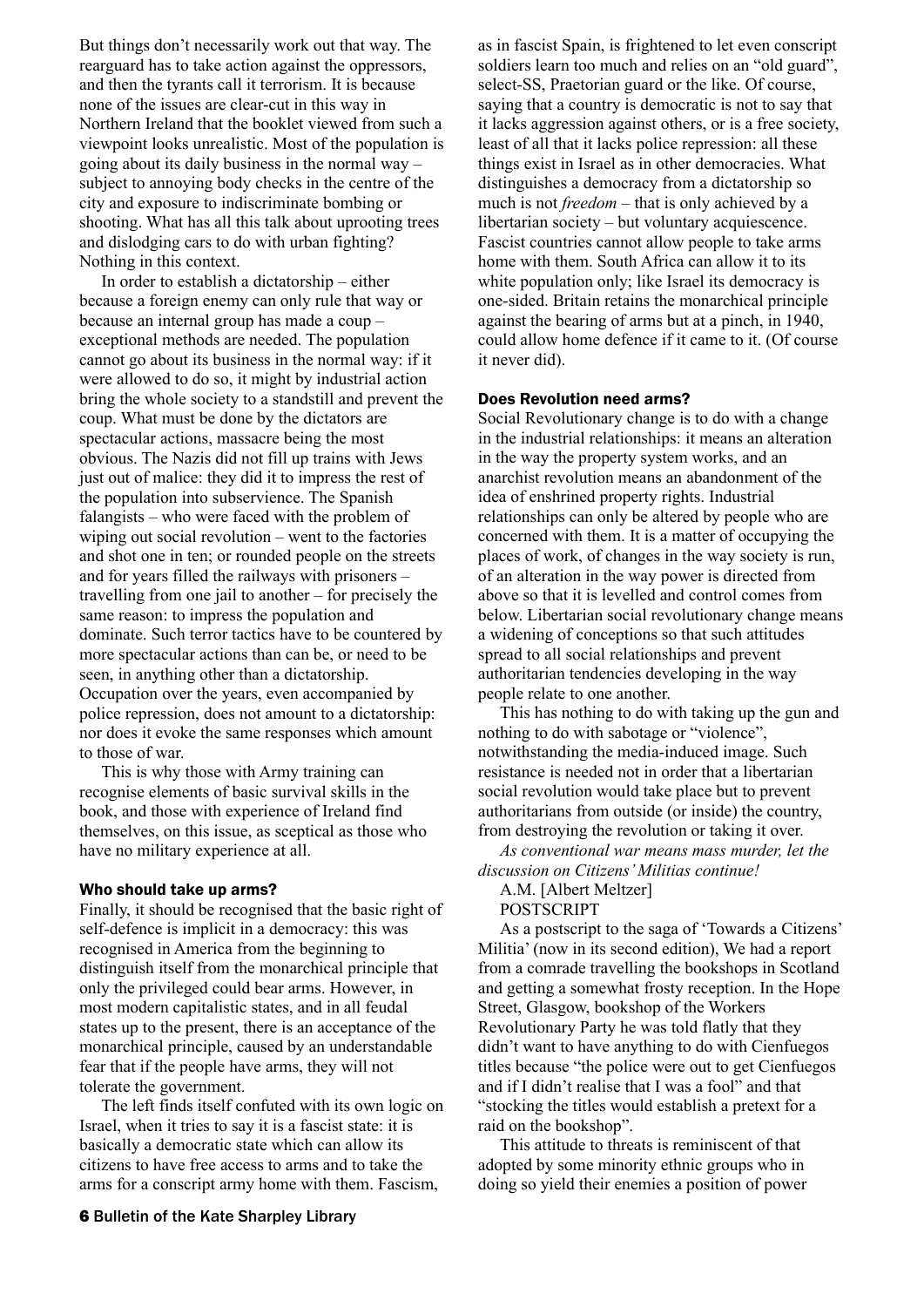which they have not yet legally acquired. All that has happened with Cienfuegos press titles is that certain reactionary MPs have demanded that this book be banned and the press closed down. Immediately a civil liberties lawyer (an NCCL official) advised PDC to stop distributing the book! Yet these are the people they call on us to oppose. However, when the same book was advertised – with quotations from these self-same MPs – numerous orders were received, from all over the country and elsewhere, from shop stewards and others, all saying to the same effect: "If these people are against it, I'm for it". Yet the so-called "vanguard parties" are afraid to cater for their demand – an obvious lesson. It may be mentioned that as regards "closing down" the press or banning it, notwithstanding the media, no legal machinery for this exists. A publisher can – rightly or wrongly, successfully or unsuccessfully – be prosecuted for publishing a book. The penalties do not include "closing down" the press. The people who are calling for this are too stupid to know their own stupid business.

*Black Flag* v.6, n6, January 1981 ■

# Ken Williams [a tribute from **Hastingsl**

It's difficult to know where to begin with Ken. The character me and my friends knew was probably semi-unrecognisable from the anarcho-syndicalist legend of 1980s London, although we knew he was in there. I met him around 2007, as I was finishing school, having fallen into a new group of friends with his son and daughter. They warned me he would be hard to communicate with or understand when I first went to their house – I already knew about both his heroin addiction and his past in politics. They were right – he was friendly, but came across hyper and half-mad. For all the world it looked much more like speed than heroin to me – the drug seemed to affect him differently. I disappeared upstairs and didn't think too much about him, beyond that he seemed nice, and that his manner was pretty much exactly what I'd been told to expect.

Over time I had bits of conversation with him – he'd be singing a song around the house that I recognised and we'd talk a bit about it. Eventually, by chance, we'd catch each other in a moment where he was calm. At that time I was waking up on Saturday mornings to sell trotskyist newspapers. I remember him slumped on the sofa, seemingly asleep, and suddenly saying to me "You're a hero".

"What?" I said.

"You're selling the wrong papers", he grinned. "But you're a hero".

He had more and more moments where he was calm as time went by. Later on I moved in with them, and by that point it was days at a time he'd be lucid

and talkative. He started to tell me bits and pieces of history, and I listened. He argued with me about the Bolsheviks, and I argued back, armed with inferior knowledge and teenage righteousness. Sometimes we'd get onto neutral historical ground, and from there we'd roam all over the place – the conversations were hours long, now, and about everything – linguistics, Kierkegaard, the First International, Behaviourism, Makhno, orthodox Jewish life under the Tsars, Nina Simone, punk. He knew so much. There was a rhythmic, grounding quality to him as we lived the crazed lives that lateteens and early-20s people tend to – whatever madness you'd experienced. He'd be sitting on his sofa, coffee and cigarette in hand, reading from dawn until the small hours. For months I remember him sitting stubbornly with Hegel, a dictionary of philosophy on the arm of the sofa, grinding his way through, cheerily parsing the meaning sentence by sentence. I've met a lot of clever people in my life, but Ken left everyone in the shade.

He talked wistfully about the library he used to have – everything had been sold during the dog days of addiction. By this time I was quietly in awe of Ken, and this was one thing I could actually help him with, so I jumped at the chance. We started rebuilding his collection. He'd name a title, I'd search the net until we found a second hand copy for pennies, and we'd get it in the post. The stream of books never stopped from there – eventually he had a much, much bigger collection than when he started. On a day with nothing to do, I'd often ask him for a recommendation, and we'd just sit there reading next to each other, and discussing, for hours.

We got him partially reconnected with old acquaintances like Stuart Christie, and he started to take part in the local solfed [Solidarity Federation]. More of us moved in – the house ended up stuffed with young waifs and strays of Hastings, and Ken didn't bat an eye. He talked to us about more than politics and history – about music, poetry, about what London had been like, about legendary squats and parties. We'd sit with him on Sunday afternoons to watch crap films, cackling as he eviscerated the plot holes. Every now and again we spoke about our lives. He had a selflessness that was so strong it bordered on the hilarious – allowing hordes of us to move in and looking out for us, getting hot sausage rolls for his dog, Sergei and nothing for himself, offering anything he had without a thought.

Ken was the cleverest, kindest man I've ever met. The memory me and my friends have of him is pure gold, and it'll never leave us.

Alex Price

[There are more tributes and photos of Ken at <https://www.katesharpleylibrary.net/pvmfhn>.] ■